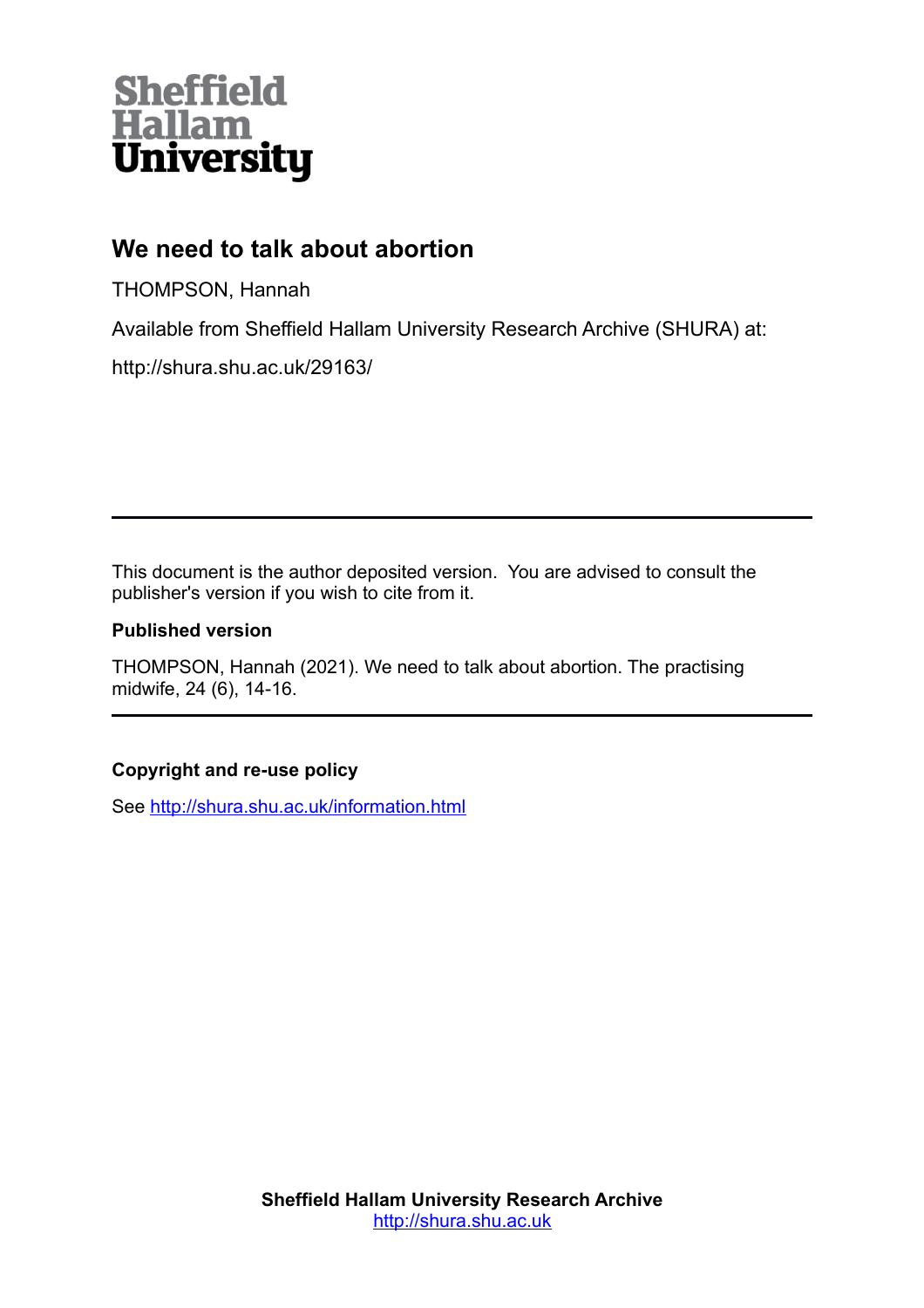# **We need to talk about abortion**

**One third of women in the UK will have an abortion before her 45th birthday. Yet the midwife's role in pregnancy choice counselling, abortion provision, and support of women's decisions remains a taboo. This opinion piece calls for an open conversation around termination of pregnancy and a better understanding among midwives of abortion as a medical procedure. Recognising the global impact of unsafe abortion, the author rallies the midwifery profession to take a clear pro-choice stance and demand the decriminalisation of abortion in the UK.**

## **Introduction: The global picture**

I never intended to become an abortionist. It happened when I was abroad, working in the humanitarian sector. As a former labour ward midwife, I arrogantly assumed I would have all the skills I needed to give excellent care and save lives anywhere in the world. I had cared for women in all situations, including families ending their pregnancies early due to fetal anomaly. While I knew abortion would be part of my role, I thought I had it covered.

I was completely unprepared for the number of patients I would see suffering from the aftereffects of unsafe abortion. Every day women would arrive at hospitalwith septic abortions, haemorrhages, perforations, lacerations-which would inevitably, for some, turn into life-long disabilities. I was unprepared for regularly seeing women die after desperately turning to an unsafe abortion by any means.

Unsafe abortion is the fifth leading cause of maternal death worldwide, and the only completely preventable cause. Worldwide, at least 22,000 women a year die from the complications of unsafe abortion, and a further 7 million are hospitalised. In some countries, unsafe abortion accounts for 33% of all maternal deaths <sup>1</sup>. I chose to help, to provide safe abortion to those who sought it.

## **Supporting choice "with woman"**

Back in the UK, I took a job with one of the country's leading abortion providers. A lot of friends and colleagues asked whether I was still a midwife. The answer is a resounding yes! In fact, our unit is staffed almost entirely by midwives. A midwife is "with women" throughout her pregnancy (whenever and however it ends) and supports every pregnant person and their family through lifealtering decisions, without judgement. My job ticks all those boxes, and yet I never see myself represented in discourse on midwifery. I am not the archetypal "good midwife" <sup>3</sup>. My work is discreet and unacknowledged. I work in the last area of taboo in our profession.

One in three women in the UK will have an abortion before her 45<sup>th</sup> birthday <sup>4</sup>. Every day I am grateful that our system prevents the deaths and complications I saw elsewhere. Yet one would think that nobody outside our clinic has ever had an abortion. Even as midwives, we don't talk about it. The majority of services are run by the charity sector and, in my experience, transfers to the NHS for complications can be met with suspicion and hostility. I have found that a lot of midwives lack understanding around the different methods of abortion and therefore struggle to support women completely. In many regions there is a two-tier medical system, with only women undergoing termination of pregnancy for fetal abnormality being given access to hospital labour wards and bereavement services. Anecdotally, this leads to harsher judgement by inexperienced staff towards women seeking abortion for any reason other than fetal anomaly. This could all be avoided if we just talked, if we acknowledged that this is a medical procedure that a significant minority of women will go through, and if we worked together to provide excellent, non-judgemental care.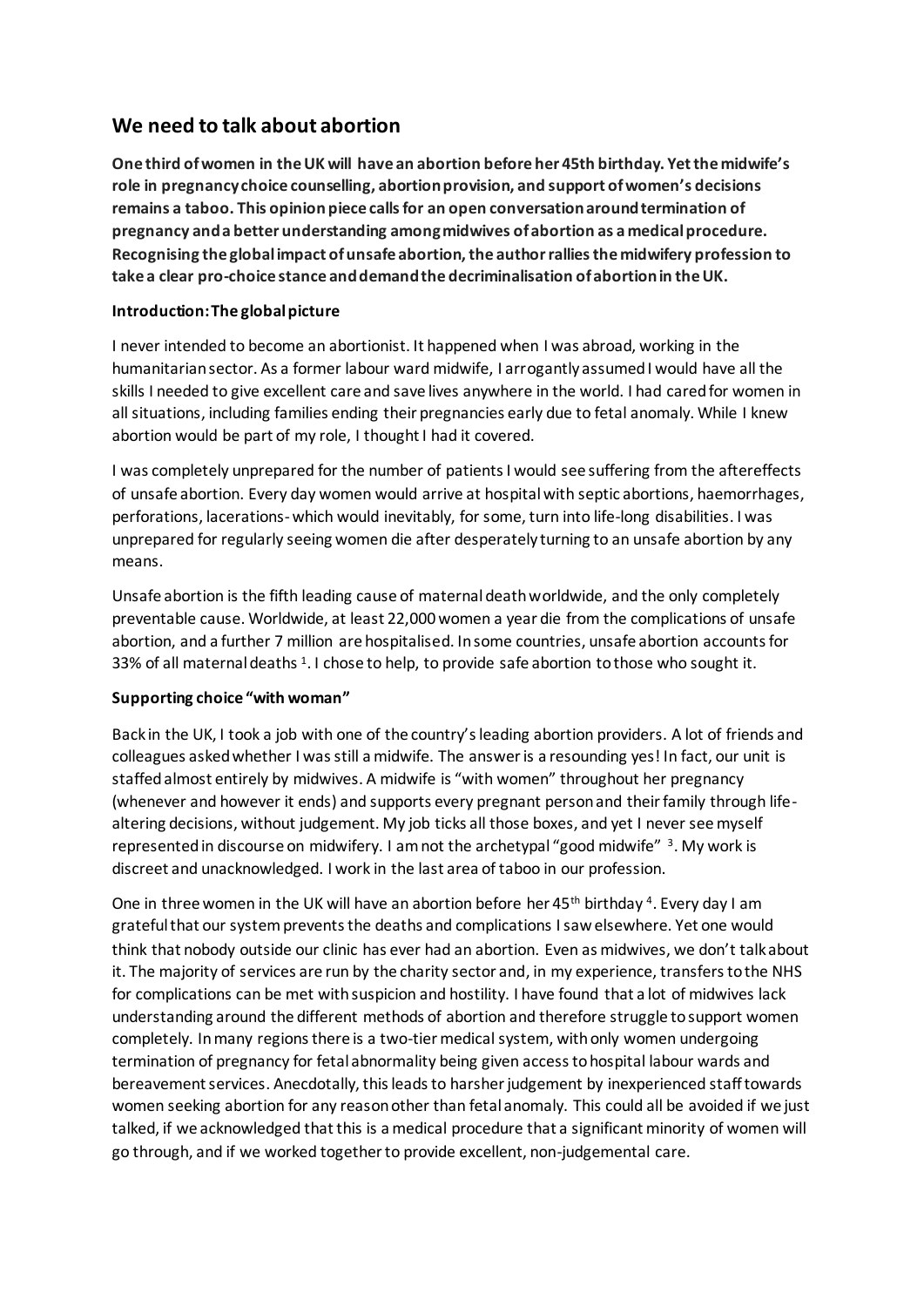#### **Pregnant person or potential criminal?**

We need to talk about our laws and legislation. In England, Scotland and Wales abortion is a criminal offence unless it is approved by two doctors <sup>5</sup>. The 1967 abortion act states that an abortion is justified if continuing the pregnancy would involve greater risk to the health of the woman than a termination of pregnancy <sup>2</sup>. The known and unavoidable risks of abortion before 24 weeks are largely the same as those of childbirth at term, with haemorrhage and infection being the most common complications <sup>6</sup>. However, the earlier in gestation a pregnancy ends, the smaller the relative risks become. For example, postpartum haemorrhage affects up to 10% of term births 7 but only 0.5% of abortions before 24 weeks <sup>8</sup>. In effect, therefore, the law allows abortion for every woman.

Practically, the law simply means that a handful of doctors are employed to spend their days remotely signing legal documents based on medical examinations carried out by nurses or midwives<sup>9</sup>. In my experience, requests are almost never turned down. The consequences are that charities spend money employing doctors in this role, and that women are inconvenienced while they wait for this process to be completed. It is simply a hangover of the paternalistic sentiment that pervades so much of maternity care, which views women as wayward children rather than as adults capable of making their own decisions  $^{10}$ .

Practically though, the law has other consequences. While great strides have been made recently (particularly during COVID-19) to widen access to home abortion, this is only legal up to 10 weeks' gestation<sup>11</sup>. Upwards of this, all abortion treatment must be undertaken on licensed premises. While this sounds sensible, in practice it means that women's choices are restricted. Women undergoing medical abortions at later gestations cannot be supported in the privacy of their own home by a midwife. Many women having an abortion experience it as a bereavement, whether their reasons are medical or 'social' <sup>12</sup> and arguably should be able to reduce any emotional impact by having control over place of delivery and choice of carer. Medically, for most women, there is no reason to be in a hospital setting, as long as they are cared for by an experienced practitioner. But women are denied the right to choose how and where they receive care simply because of the control that the health and legal systems have over their bodies and options.

#### **Let's start a conversation**

We need to talk about abortion. And we need to trust women. Putting aside our own personal feelings, we must recognise as a profession that abortions happen, and that they have a significant impact on the lives of the women we care for. The question of whether women should have abortions polarises views, but nevertheless women will always wish to end unwanted pregnancies. A more pragmatic debate would be on how we want this to happen, how we choose to education ourselves on the issue, and how we as a nation want to treat the one third of women who choose abortion at some point in their lives. Do we consider abortion to be a medical procedure or a potential criminal act? Should this be a hot political topic, or should it be a decision made between a family and a midwife, nurse, or doctor? I believe we, as a profession, need to have this conversation. Let's start talking about abortion.